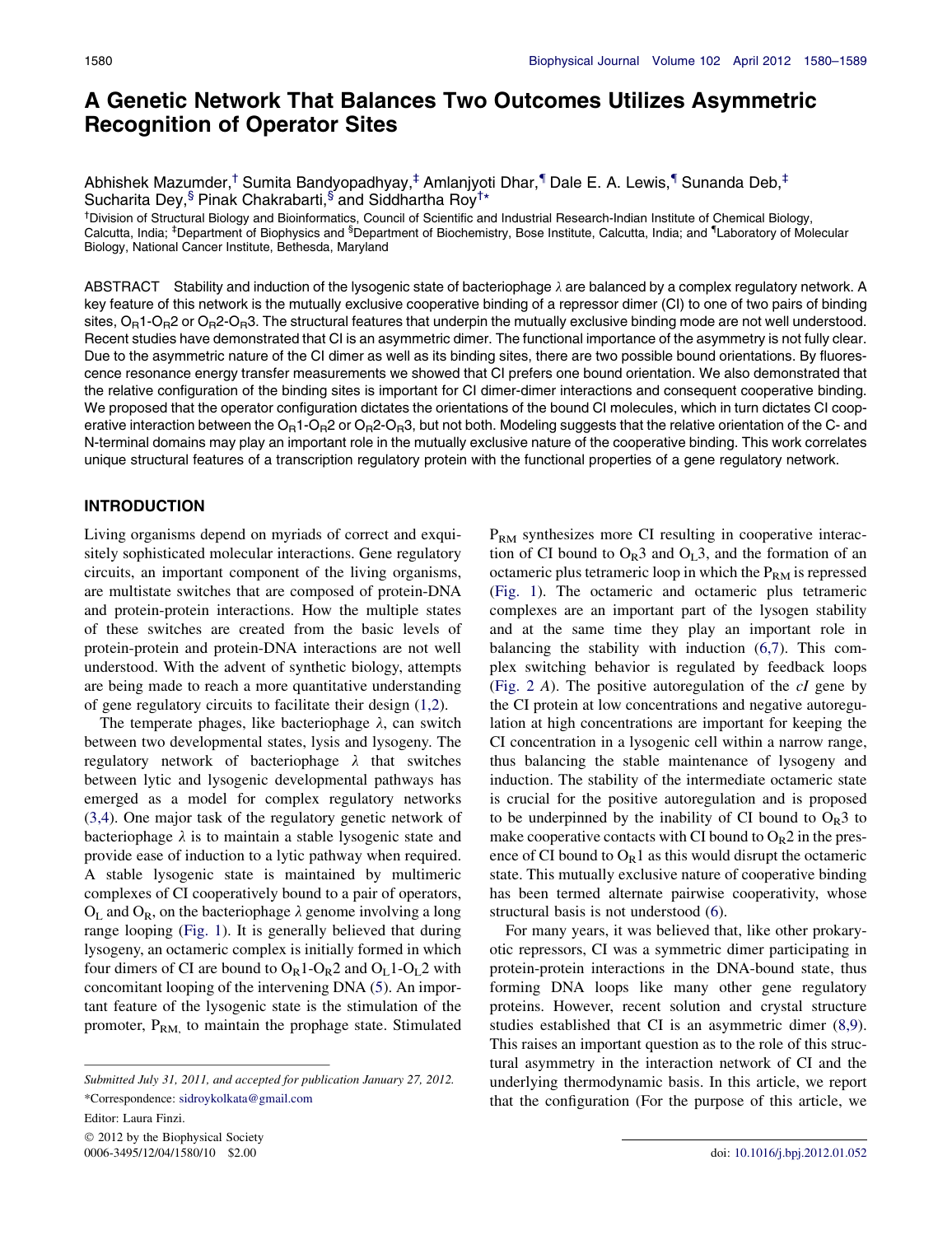

FIGURE 1 CI octamer (8-mer) versus octamer and tetramer loop (8  $+$ 4-mer). The operator regions contain a subset of operator sites:  $(O_L-O_L1, O_R1)$  $O_{L}2$ , and  $O_{L}3$ ) and  $(O_{R}-O_{R}1, O_{R}2,$  and  $O_{R}3$ ). The regulatory region contains two lytic promoters ( $P_L$  and  $P_R$ ) and a lysogenic promoter,  $P_{RM}$ . At low CI concentrations, the octamer liganded state is formed when CI tetramers at  $O_L$ 1- $O_L$ 2 bind cooperatively to another tetramer bound at  $O_R1-O_R2$  repressing  $P_L$  and  $P_R$ , and activating  $P_{RM}$ . At high CI concentrations, CI dimer bound to  $O<sub>L</sub>$ 3 binds cooperatively to another CI dimer at  $O_R3$ , repressing  $P_{RM}$ . The structure of the loop is not drawn to scale and the arrangement of the CI dimers in the loop is not known.

call the inversion of the binding sites (operator sites) as change of configuration, whereas the inversion of bound protein as change of orientation.) of  $O_R2$  is critical for cooperative CI binding to  $O_R1-O_R2$  and  $P_{RM}$  activation. We also report modeling of CI orientation on the operator, which suggests that the inversion of configuration of  $O_R2$  (and consequent reorientation of the CI bound to  $O_R2$ ) may put the two protein-protein interaction domains (C-terminal domain) of CI bound to  $O_R1$  and  $O_R2$  on the opposite faces of the DNA, making cooperative interaction unfavorable. Modeling also suggests that CI bound to  $O_R2$  in the preferred orientation in the wild-type (WT)  $O_R2$  configuration is not favored to interact with CI bound to  $O_R3$ , making cooperative binding of CI to  $O_R2-O_R3$  unlikely. However, reorientation of CI bound to  $O_R2$  would favor  $O_R2-O_R3$  cooperativity, whereas abrogating  $O_R1-O_R2$  cooperativity.



FIGURE 2 (A) Positive and negative autoregulation by CI.  $(B)$  The orientations of the operator sites in bacteriophage  $\lambda$ . Assignments of C and NC half-sites are based on Ptashne (6). (C) Model indicating the distances of Phe-235 of the subunit L from the ends of the DNA.

This was supported by fluorescence resonance energy transfer (FRET) data. Thus, we relate the functional properties of this network to unique structural features of the protein and its DNA binding sites.

## MATERIALS AND METHODS

Details of the methods are given in the Supporting Material.

### Purification

l-Repressor (CI) was purified according to Banik et al. (10). Phe-235-Cys repressor was purified according to Bandyopadhyay et al. (9). Some of the oligonucleotides were purchased from TriLink (San Diego, CA), whereas others were synthesized on an Applied Biosystems (Carlsbad, C A) 3400 DNA Synthesizer. Sequences of the oligonucleotides with or without aminolink are given in Table S1. The oligonucleotides were purified as described previously (11).

### Chemical modifications

Oligonucleotides with 5'-C6 aminolink were labeled with fluorescein isothiocyanate or eosin isothiocyanate (dissolved in N,N-dimethylformamide) in 200  $\mu$ l solution containing 1 M sodium carbonate/bicarbonate buffer, pH 9.0: N,N-dimethylformamide: water in the ratio 5:2:3 as described previously (12).

### FRET

For FRET experiments, energy transfer efficiency, E, was calculated from excitation spectra using the following equation (13):

$$
\frac{F_{D+A}}{F_A} = 1 + \left(\frac{\varepsilon_D C_D}{\varepsilon_A C_A}\right) E.
$$

Distance estimates were obtained as described previously (14).

#### Circular dichroism

Circular dichroism (CD) measurements were done on a JASCO (Tokyo, Japan) J850 spectropolarimeter using a 1 cm pathlength quartz cuvette, according to Bandyopadhyay et al. (15).

### Isothermal titration calorimetry

All experiments were done in a VP-ITC instrument from Microcal (Northampton, MA) according to Merabet and Ackers (16).

### In vitro transcription reactions

In vitro transcription assays were performed as described by Lewis et al. (17). Sequences of  $P_{RM}$ -O<sub>R</sub>-P<sub>R</sub> templates used in this study are given in Table S2.

# RESULTS

### CI preferentially binds operator sites in one orientation

The operator site sequences in the phage  $\lambda$  genome are not perfectly symmetric and consist of the consensus (called C here) and nonconsensus (called NC here) half-sites (6).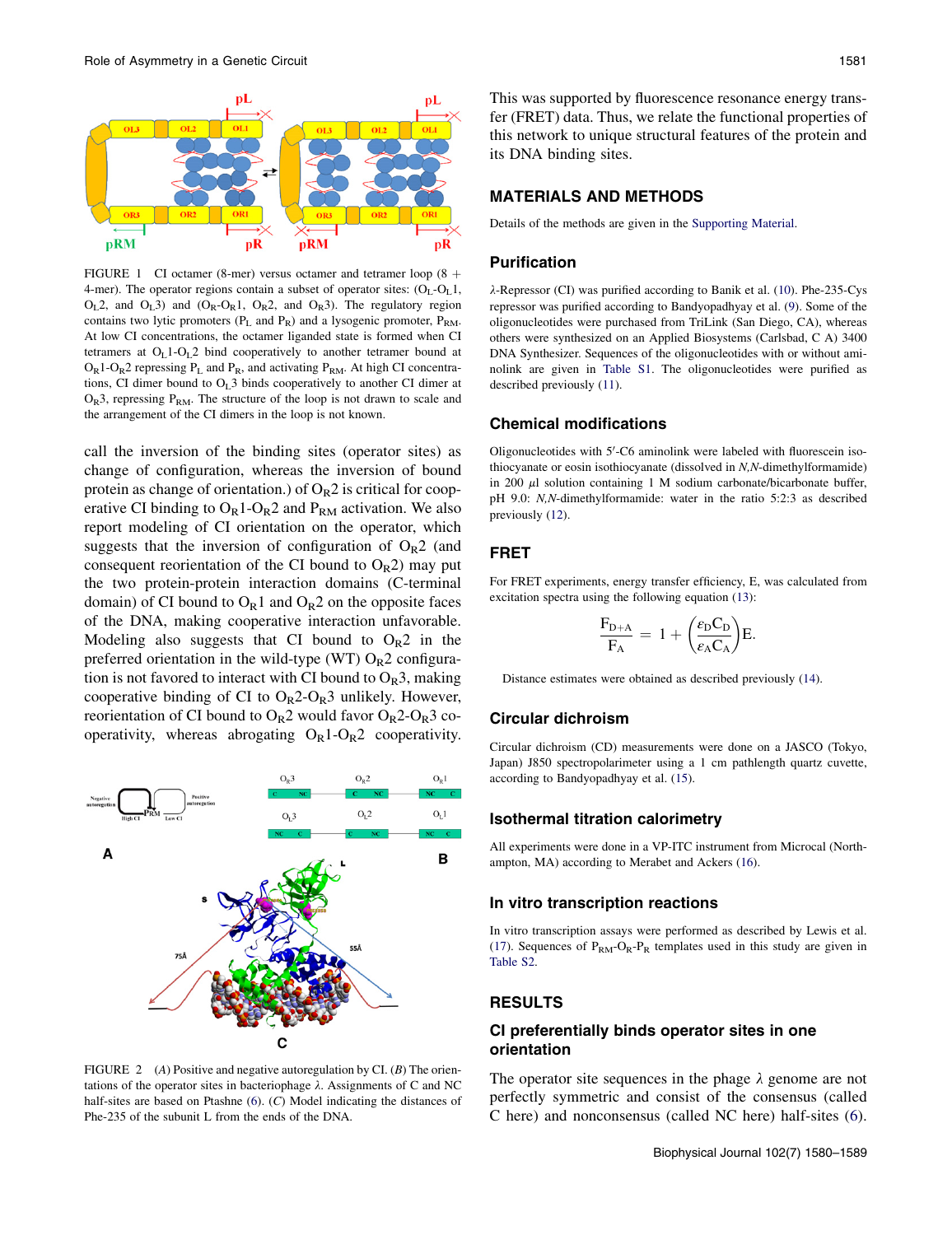The designation of the C half-site refers to the half-site within an operator site that deviate the least from the consensus half-site sequence as given by Ptashne (6). Both  $O_R1-O_R2$  and  $O_L1-O_L2$  site pairs are configured in such a manner that the NC half-sites face each other (NC-NC arrangement), whereas in  $O_R2-O_R3$  and  $O_L2-O_L3$ , the half-sites arrangements are C-NC and C-C, respectively (Fig. 2 B). A previous solution study and a recent crystal structure of CI-DNA complex (8) showed that the two chemically identical subunits of CI dimer are in different conformations. The conformational nonequivalence of the two subunits implies two possible orientations on the nonsymmetric operator site of which only one orientation is seen in the crystal. However, the process of crystallization may trap one of the orientations present; thus, we cannot rule out the absence of other orientations of the protein bound to the operator site. One way to investigate the orientation of the asymmetric protein on the asymmetric operator site is through measurement of the distance between a selected locus of the protein and a selected locus of the DNA by FRET experiments. In the crystal structure, the two CI subunits cross each other near the hinge regions putting the C-terminal domain of the subunit that binds to the consensus half-site spatially near the nonconsensus half-site of the operator site and vice versa (8). However, the last few residues of the C-terminal tail region (residues 228–236) go across again toward the other half-site, thus bringing that region of the C-terminus tail closer to the half-site that bound the N-terminal domain (Fig. 2 C). Conformation of each subunit is different from the other in the crystal structure. One of them has a more compact hinge (residues 93–122) with an interresidue distance of  $26$  Å (S for short-hinge). The hinge length in the green subunit is  $39 \text{ Å}$  (L for long-hinge). In the crystal structure, the S subunit interacts with the C half-site. Previously, we created a unique fluorescence probe attachment point in the protein by site-directed mutagenesis (Phe-235-Cys). This cysteine showed half-of-the-site reactivity most likely because Cys-235 residue from only one subunit reacts (in the free state). However, it is not known whether the reactive Cys-235, and hence the labeled fluorescent probe, is on S or the L subunit.

Fig. 2 C shows the crystal structure of the protein and the approximate locations of Phe-235 (atom  $C_{\gamma}$ ) and the terminal  $5'$ -phosphate near the C and the NC half-sites. The distance between Phe-235 (subunit S) and  $5'$ -terminal phosphate at the C-end is  $43$  Å, and between the same Phe-235 and NC-end phosphate is  $56$  Å; the distance between Phe-235 in the subunit L and C-end phosphate is 55 Å and between the same Phe-235 and NC-end phosphate is 42 A. If the orientation of the CI, labeled at a single subunit, on the operator site is unique (i.e., only one of the two possible orientations are present), then the distance measured by FRET between the fluorescent probe at Cys-235 (labeled at a single subunit only) and a probe placed

on the 5'end of one of the DNA strands will be different between Cys-235:5'-C-end and Cys-235:5'-NC-end. If both orientations were equally probable, the measured distance would be the average of the distances in the two orientations and would yield the same value. We attempted to measure the FRET between acrylodan (FRET donor) labeled Phe-235-Cys CI (labeled at one subunit) and a 29-mer duplex oligonucleotide containing  $O_R1$  sequence in which the eosine (FRET acceptor) is placed near the 5'-NC-end or the 5'-C-end through a synthetic hexylamine linker. Because we used a longer  $O_R1$  duplex than the one used in the crystal structure, we attempted to estimate the distances in the duplex, using simple modeling and calculation. This showed that the addition of five basepairs and the hexylamine linker at each end makes the distances of the probe from subunit S to the C-end  $\sim$  55 Å and to the NC-end  $~\sim$ 75 A. Similarly, the distance from Phe-235 on the L subunit to NC end is  $\sim$  55 A and to the C-end is 75 A (Fig. 2 C). Comparison of excitation spectra of the oneend eosine labeled DNA duplex, complexed with acrylodan-labeled and unlabeled Phe-235-Cys CI were clearly different when the labels are at the different ends of the oligonucleotide duplex (Fig. 3,  $A$  and  $B$ ). For the NC-end labeled duplex the fluorescence intensity around the peaks of the donor absorption wavelengths (around 360 nm) is higher in the acrylodan-labeled protein complex than the unlabeled protein complex. The calculated FRET distance was 59 Å. In the corresponding spectral comparison, when the label was near the C-end, the difference between the two spectra was negligible and the calculated distance is  $>75$  Å (as the energy transfer efficiency is insignificant). These derived distances are consistent with the reactive cysteine being on the L subunit and the orientation being the same as that seen in the crystal.

# WT configuration of  $O_R2$  is required for cooperativity

If the previous relative orientation of the CI-operator complex is energetically favored, as suggested by FRET experiments, in both  $O_R1$  and  $O_R2$  cases, the C-terminal domains of the two S subunits on natural  $O_R1-O_R2$  double operator sites/CI tetramer complex will then face each other (due to chain crossover) and this arrangement may be required for cooperative interaction (C-NC-NC-C arrangement) (Figs. 1 and 2 B). If the sequence of  $O_R2$  is inverted (referred to here as  $O_R2^{inv}$ ) around its pseudosymmetry axis in the DNA containing both  $O_R1$  and  $O_R2$ , it will then create a C-NC-C-NC configuration  $(O_R 1-O_R 2^{inv})$ arrangement without changing the actual  $O_R2$  sequence). This arrangement may be unfavorable for CI cooperativity if the configuration of the operator sites is important for protein-protein interactions. Previously, we have demonstrated that cooperative binding of CI to a DNA duplex containing WT  $O_R1-O_R2$ , leads to change in CD of the DNA,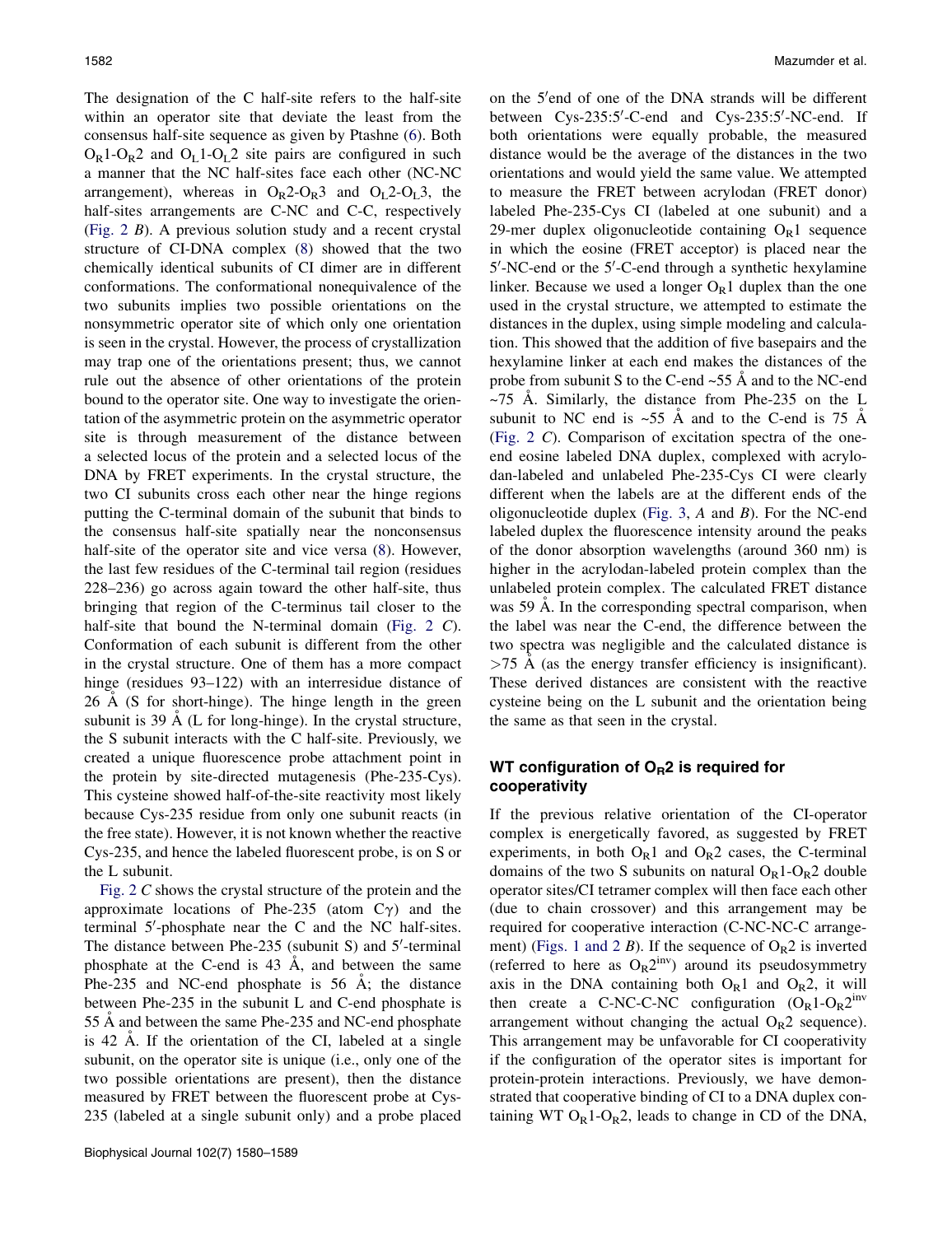

FIGURE 3 FRET between acrylodan-labeled Phe-235-Cys repressor and one-end eosine labeled 29 basepair oligonucleotide duplex containing  $O_R1$ sequence mixed in the ratio of 2(monomer):1(duplex). (A) The excitation spectra of eosine- $O_R1$  (NC-end)/acrylodan-Phe-235-Cys repressor complex (solid line) and  $eosin-O_R1$  (NC-end)/Phe-235-Cys repressor complex (dotted line). (B) The excitation spectra of eosine-O<sub>R</sub>1 (C-end)/acrylodan-Phe-235-Cys repressor complex (solid line) and eosin-O<sub>R</sub>1 (C-end)/ Phe-235-Cys repressor complex (dotted line).

suggesting a distortion of the DNA structure (15). This distortion was in the interoperator spacer DNA and was also seen in footprinting experiments (18). Annulment of cooperative interaction by insertion of half-turn of DNA between  $O_R1$  and  $O_R2$  also led to abrogation of the change of DNA CD, as well. Thus, the change of DNA CD spectra is a sensitive indicator of the cooperative interaction of CI to  $O_R1-O_R2$ . Fig. 4, A and B, show the CD spectra for  $O_R1-O_R2$  and  $O_R1-O_R2^{\text{inv}}$  in the presence and absence of a stoichiometric amount of repressor. WT OR1-OR2 showed significant change in DNA CD spectra, whereas  $O_R1-O_R2^{inv}$ showed a much reduced magnitude of change. We studied DNA CD of a control  $O_R1-O_R2$  in which four additional basepairs are inserted between the two operator sites (referred to here as  $O_R1-(+4)-O_R2$ ) (Fig. 4 C). The two CD spectra were similar indicating CI cooperativity was interrupted in both cases. In  $O_R1^{inv}$ -O<sub>R</sub>2, where  $O_R1$  was inverted, the CD difference is similar to that of the  $O_R1-O_R2$ , indicating the presence of cooperative interaction (Fig. 4 D). The magnitude of the differences at 265 nm was 0.85 mdeg for WT, 0.9 mdeg for  $O_R1^{inv}$ -O<sub>R</sub>2, 0.4 mdeg for  $O_R1-O_R2^{inv}$ , and 0.28 mdeg for the  $O_R1-(+4)-O_R2$ . A smaller change of DNA CD in  $O_R1^{inv}-O_R2$  and  $O_R1- (+4)-O_R2$ , compared to WT O<sub>R</sub>1-O<sub>R</sub>2 and O<sub>R</sub>1-O<sub>R</sub>2<sup>inv</sup>, was probably due to distortion in  $O_R$ 2 upon CI binding (as was observed in single  $O_R$ 2 binding; data not shown). These differences are consistently reproduced. The reduced change in CD spectra suggests a reduced DNA distortion in the  $O_R1-O_R2^{inv}$  upon CI binding. This reduction in DNA distortion in the latter may originate from a lack of protein-protein contact or from a more favorable geometry of the protein interfaces in which the DNA distortion is no longer required to estab-

lish protein-protein contact. These alternatives can be distin-

guished by binding isotherms. CI cooperative binding increases the individual site occupancy as was demonstrated by Ptashne (6), Ackers and colleagues (19–21). WT  $O_R1-O_R2$  is expected to have the highest cooperativity, and any change in the orientation of  $O_R1$  or  $O_R2$  that disrupt protein-protein interaction will result in reduced cooperativity. Hence, the loss of cooperative contact will reduce the apparent affinity of CI toward a DNA duplex containing both  $O_R1$  and  $O_R2$  in WT orientation. To investigate cooperativity between CI at  $O_R1$  and  $O_R$ 2 by electrophoretic mobility shift, we mutated  $O_R$ 3 in the following templates:  $O_R 1-O_R 2$ ,  $O_R 1^{\text{inv}}-O_R 2$  and  $O_R1-O_R2^{inv}$  (Fig. S3). The mutated  $O_R3$  eliminates the possibility of cooperative interaction of CI between  $O_R2-O_R3$ . The CI-DNA complex in the three cases was observed around 40 nM of CI and >50% of free DNA was bound at ~80 nM CI as was evident from band shifts (Fig. S3). CI binding cooperativity was determined from Hill plots. Under the solution conditions, CI binding to the DNA and consequent band shift occurs around 40 nM CI concentrations, overlapping with the dimer-monomer dissociation constant of the CI (22). Thus, binding is coupled to monomer-dimer association and should show a Hill coefficient of  $\sim$ 2 in the absence of any dimer-dimer interaction and consequent cooperativity. The Hill coefficient determined from the Hill plot was 1.9 for  $O_R1-O_R2^{inv}$ , indicating no dimer-dimer interaction. For  $O_R1-O_R2$ , the Hill coefficient was 3.02, indicating the presence of significant dimer-dimer interaction and cooperativity. For  $O_R1^{inv} - O_R2$ , the Hill coefficient was 2.24, indicating the presence of some residual cooperativity.

A more quantitative binding isotherm was determined using fluorescence anisotropy and isothermal titration calorimetry. We used an end-labeled DNA duplex containing either  $O_R 1 - O_R 2$ ,  $O_R 1^{\text{inv}} - O_R 2$ ,  $O_R 1 - O_R 2^{\text{inv}}$  or  $O_R 1 - (+4)$  $O_R$ 2, for quantifying CI binding by fluorescence anisotropy. Although individual site binding cannot be resolved under such conditions, this reduction of overall binding affinity in  $O_R$ 1-(+4)- $O_R$ 2 in comparison to that in  $O_R$ 1- $O_R$ 2 is a good indication of the loss of cooperativity (for thermodynamic justification, see Annexure I of the Supporting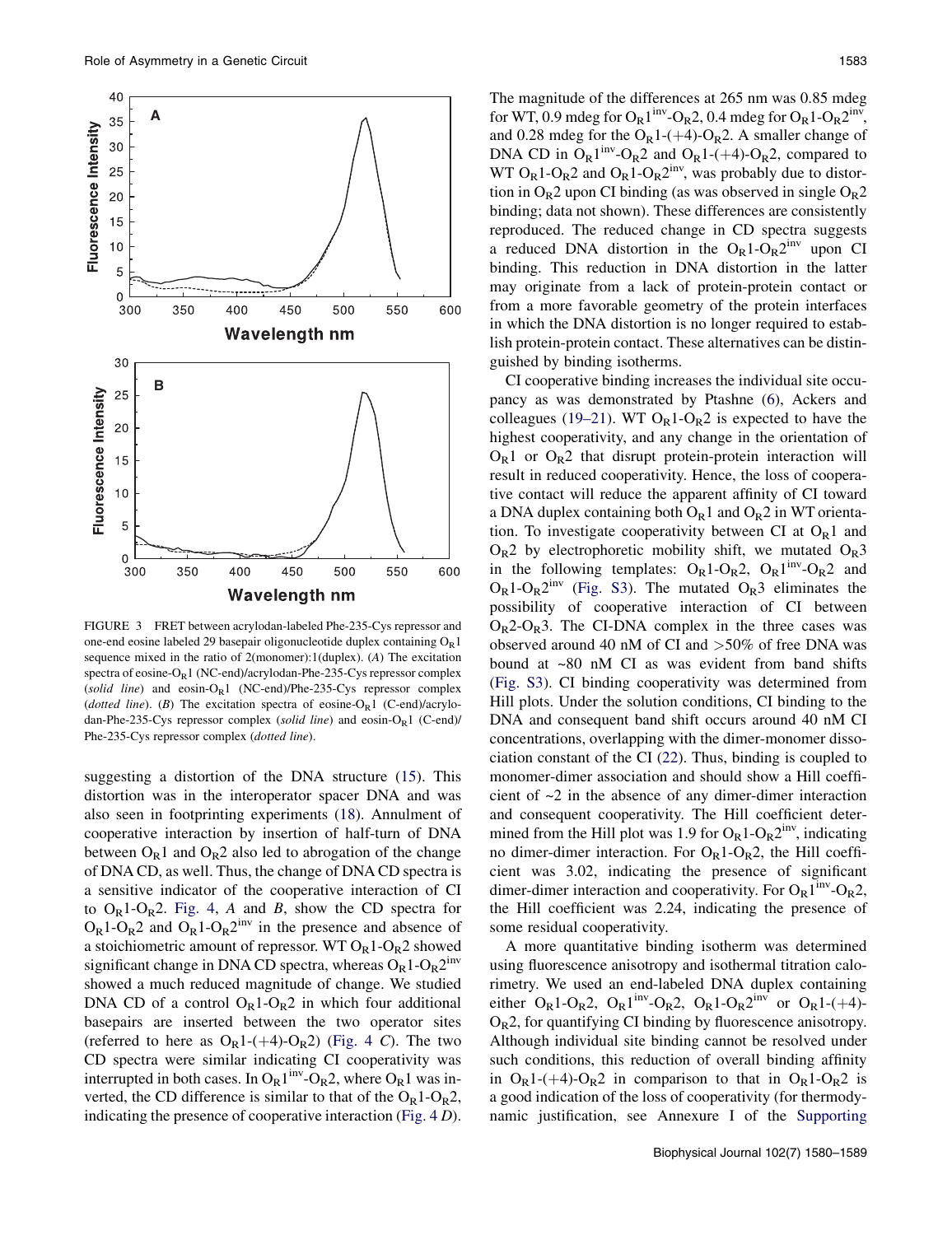

FIGURE 4 Difference CD spectra of (A) WT  $O_R$ 1- $O_R$ 2; (B)  $O_R$ 1- $O_R$ 2<sup>inv</sup>; (C) four basepair inserted O<sub>R</sub>1-O<sub>R</sub>2 (O<sub>R</sub>1-(+4)-O<sub>R</sub>2); and (D) O<sub>R</sub>1<sup>inv</sup>- $O_R2$ ; all in the presence (solid line) and in the absence (dashed) of a stoichiometric amount of CI. The CD spectra of oligonucleotides and the oligonucleotide complexes were taken at oligonucleotide concentrations of  $0.25 \mu M$  and protein concentrations of 1.0  $\mu$ M, respectively.

Material). Fig. 5 A shows the CI binding isotherms of  $O_R1-O_R2$ ,  $O_R1^{inv}O_R2$ ,  $O_R1-O_R2^{inv}$ , and  $O_R1-(+4)-O_R2$ templates. The data were fitted to a two-site binding equation (a slightly modified version of Eq. 10 in the Supporting Material; because this equation ignores the dimer-monomer dissociation, the pH 8.0 binding data were used to extract  $\alpha$ -values as the binding at pH 8.0 is weaker and hence the operator site binding occurs mostly at concentrations higher than the dimer-monomer dissociation constant). The extracted  $\alpha$ -values (higher values indicate a higher degree of cooperativity and a value of 1 indicates no cooperativity) were 11.3, 1.08, 10.6, and 1.0 for  $O_R1-O_R2$ ,  $O_R1-O_R2^{inv}$ ,  $O_R1^{inv}$ - $O_R2$ , and  $O_R1-(+4)-O_R2$ , respectively. The result was consistent with the loss of cooperative interaction between CI dimers bound to  $O_R1$  and  $O_R2$  upon the inversion of  $O_R2$  ( $O_R1-O_R2^{inv}$ ). This is consistent with the loss of cooperative interaction between  $O_R1$  and  $O_R2$  bound CI dimers upon inversion of  $O_R2$ . However, a significant degree of cooperativity was preserved in  $O_R1^{inv}$ - $O_R2$ .

Isothermal titration microcalorimetry was previously used to measure CI binding to lambda operator sites by Merabet and Ackers (16). Fig. 5 B shows the  $\Delta H$  versus ligand/ protein ratio plot of  $O_R1-O_R2$  and  $O_R1-O_R2^{inv}$  from similar isothermal titration microcalorimetry measurements. As a noncooperative control,  $O_R1-(+4)-O_R2$  DNA was chosen. In these experiments, increasing concentrations of DNA were added to 2  $\mu$ M CI present in the cell (16), with CI being in excess initially. By further addition of DNA, excess operator sites over CI were reached. For  $O_R1-O_R2$ , both sites on the same DNA molecule will be occupied simultaneously, due to cooperativity. When excess oligonucleotide is present, repressor will not be redistributed to excess  $O_R1$ sites as the free energy difference between  $O_R1$  and  $O_R2$  binding is less than the loss of cooperative interaction energy (23,24). Thus, the binding isotherm should saturate at ~0.25 of DNA/CI monomer ratio as was observed in Fig. 5 B. For the  $O_R1-(+4)-O_R2$  template with no binding cooperativity, the interpretation of binding curve was complex because at excess DNA, the CI initially bound to  $O_R2$  in the CI excess regime probably redistributes to  $O_R1$ . The observed saturation point at excess DNA was around 0.5 as expected for CI bound to  $O_R1$ . The  $O_R1-O_R2^{inv}$  operator behaved very similar to  $O_R1-(+4)$ - $O_R2$  and hence shows no CI cooperative binding. If the isotherms were fitted to a single-site binding equation, the derived average binding affinity of  $O_R1-O_R2$  is 10 nM. This is in reasonable agreement with the fluorescence anisotropy data.

### $O_R$ 2 orientation is crucial for  $P_{RM}$  activation

The experiments described previously demonstrated that the orientation of the asymmetric CI dimer at  $O_R2$  is crucial for cooperative interaction of CI at  $O_R1-O_R2$ . Therefore, we decided to investigate the effect of the  $O_R2$  inversion on transcription from the  $\lambda$  lysogenic promoter, P<sub>RM</sub>, which should be stimulated by CI bound to  $O_R2$  (25). The DNA templates, which contain  $O_L$  and  $O_R$  (either in  $O_R1-O_R2$ ; or  $\hat{O}_R 1 - O_R 2^{inv}$ ; or  $O_R 1^{inv} - O_R 2$  configuration) separated by 392 basepairs of intervening DNA was used for in vitro transcription. This construct can form a loop between  $O_R$  and  $O<sub>L</sub>$ , which is mostly facilitated by full occupancy of the operator sites (5,26–28). Fig. 6 shows the in vitro transcription results when  $O_R1-O_R2$  sites are in WT and selectively inverted configurations. WT  $O_R1-O_R2$  template shows the expected  $P_{RM}$  activation at low CI concentration, and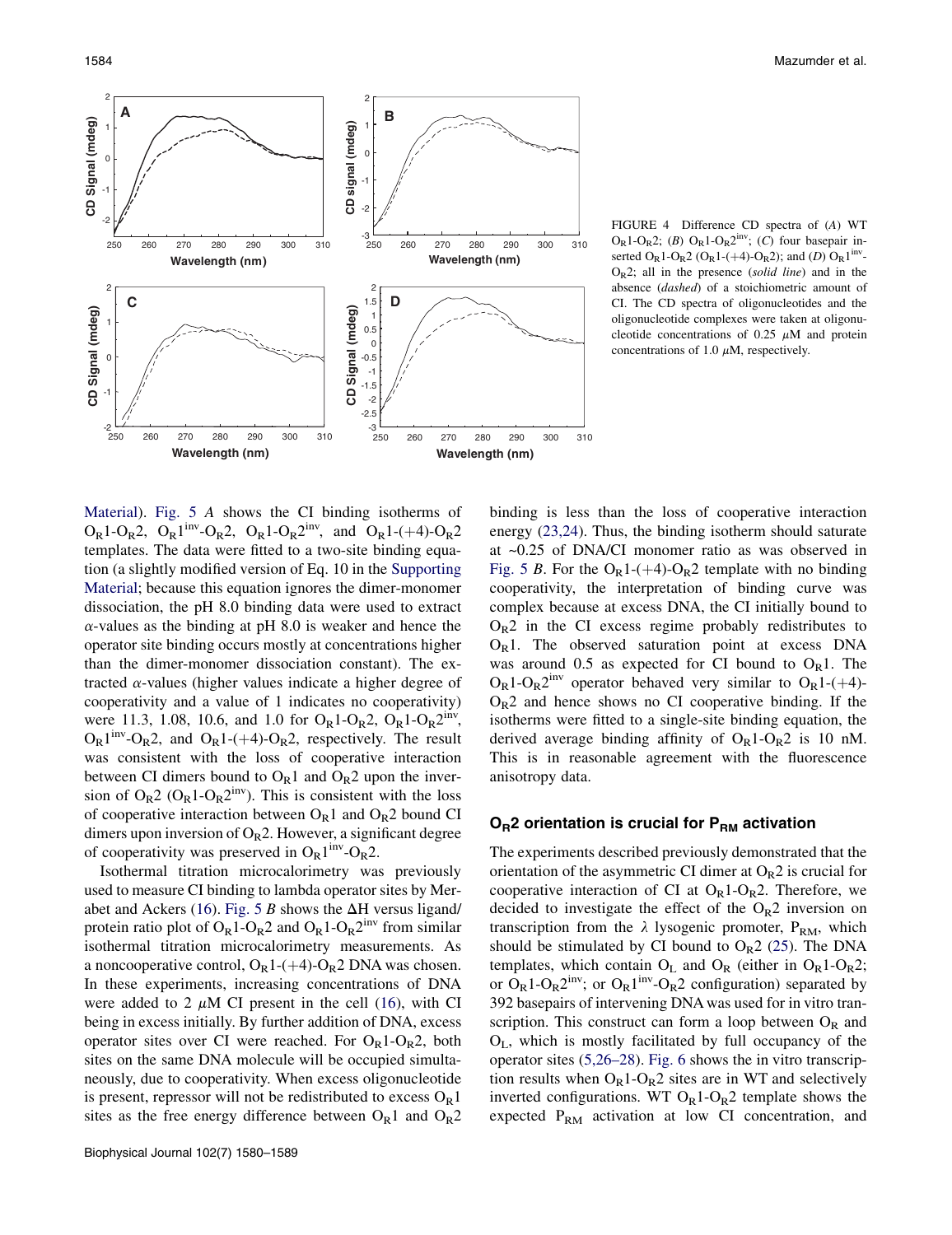

FIGURE 5 (A) Binding isotherms of  $\lambda$ -repressor determined from fluorescence anisotropy against indicated oligonucleotides. (B) Binding isotherm of  $\lambda$ -repressor and different operator sites containing DNA by isothermal titration microcalorimetry;  $(\blacksquare)$  WT O<sub>R</sub>1-O<sub>R</sub>2, ( $\blacktriangle$ )  $O_R1- (+4)-O_R2$ , and ( $\bullet$ )  $O_R1-O_R2^{\text{inv}}$  containing oligonucleotides.

repression at high CI concentration. Surprisingly, on the  $O_R$ 1- $O_R$ 2<sup>inv</sup> template, no P<sub>RM</sub> activation was observed at low CI concentrations. However, at high CI concentrations basal,  $P_{RM}$  level was repressed. One possible reason for the loss of  $P_{RM}$  activation upon  $O_R2$  inversion is the creation of a mutation  $(-34G)$  in the  $-35$  region of  $P_{RM}$ from  $-35$ TAGATA $-30$  to  $-35$ TGGATA $-30$  (due to the lack of symmetry in the  $O_R2$  sequence). We have restored this mutation from  $-34G$  to  $-34A$  in the  $O_R1-O_R2^{inv}$  sequence and found no  $P_{RM}$  activation, but basal level  $P_{RM}$  was repressed as before. The basic pattern of P<sub>RM</sub> activation remains the same in  $-34G$  and  $-34A$  templates, suggesting that  $-34G$  was not solely responsible for the lack of  $P_{RM}$ activation. Fig. 6 also shows the effect of  $O_R1$  inversion on  $P_{RM}$  activation. The activation was slightly reduced relative to that of the WT  $O_R1-O_R2$  template. The binding and transcription studies indicated that both cooperativity and  $P_{RM}$  activation are very sensitive to  $O_R2$  configuration. On the other hand, the change in  $O_R1$  configuration modestly affects CI cooperativity, as well as  $P_{RM}$  activation and repression.



FIGURE 6 Relative in vitro transcription data for different indicated templates. In vitro transcription reactions were carried out as described in the Experimental section. An RNAI transcript (106–108 nucleotides) was used as an internal control to quantify the relative amount of transcripts. The gels were scanned using the ImageQuant program (molecular dynamics) and the ratio of the transcripts area to that of RNAI was calculated to determine the effect of CI on the transcript of interest. The relative transcription refers to values normalized to the zero CI concentration transcripts.  $P_{RM}$ <sup>\*</sup> represents a T/A to C/G change at position  $-34$  of  $P_{RM}$  in  $O_R1-O_R2$ .  $P_{RM}$ <sup>\*\*</sup> represents a C/G to T/A change at position  $-34$  of  $P_{RM}$ in  $O_R1-O_R2^{inv}$ .

#### Modeling of operator bound CI

The loss of CI cooperative interaction when bound to  $O_R1$ and  $O_R2^{inv}$  raises intriguing questions about the mechanism of this effect. Because inversion of the operator site only changes the relative orientations of the bound proteins, we modeled the change in protein orientation on the DNA. Fig. 7 A shows the orientation of the two CI dimers on an oligonucleotide duplex that is identical to the WT  $O_R1-O_R2$  sequence in which the DNA conformation has been assumed to be that of the B-DNA. It can be seen that the two dimers are approximately on the same face of the DNA. Thus, some plausible DNA and protein distortion may be invoked for the establishment of contacts between the C-terminal domains of the two dimers. The DNA distortion has been observed experimentally and the proteinprotein contacts have been inferred from the cooperative interaction energy (15,18,29).

Upon  $O_R2$  configuration inversion, the C-terminal domains of CI dimers bound to  $O_R1$  and  $O_R2^{inv}$  are almost on the opposite face of the DNA (see Fig. 8 C). This makes contacts between the two CI dimers unlikely because of the torsional stiffness of the DNA. It is theoretically possible that the CI dimers may bind in the energetically unfavored orientation on  $O_R2^{inv}$  (which would bring the two C-terminal domain onto the same face of DNA again much like the favored orientation in the WT  $O_R1-O_R2$ configuration) and interact with the  $O_R1$  bound repressor cooperatively if energy balance is favorable. To understand this delicate free energy balancing, we define two free energy terms. 1),  $\Delta \Delta G^{\overrightarrow{OR2}}_{\text{reorient}}$ , which is the energy needed for the CI to go from favored to unfavored orientation on  $O_R2$ ; 2),  $\Delta G^{12}$ <sub>loop</sub>, the net cooperative interaction energy between two O<sub>R</sub>1 and O<sub>R</sub>2 bound CI dimers. In O<sub>R</sub>1-O<sub>R</sub>2<sup>inv</sup>,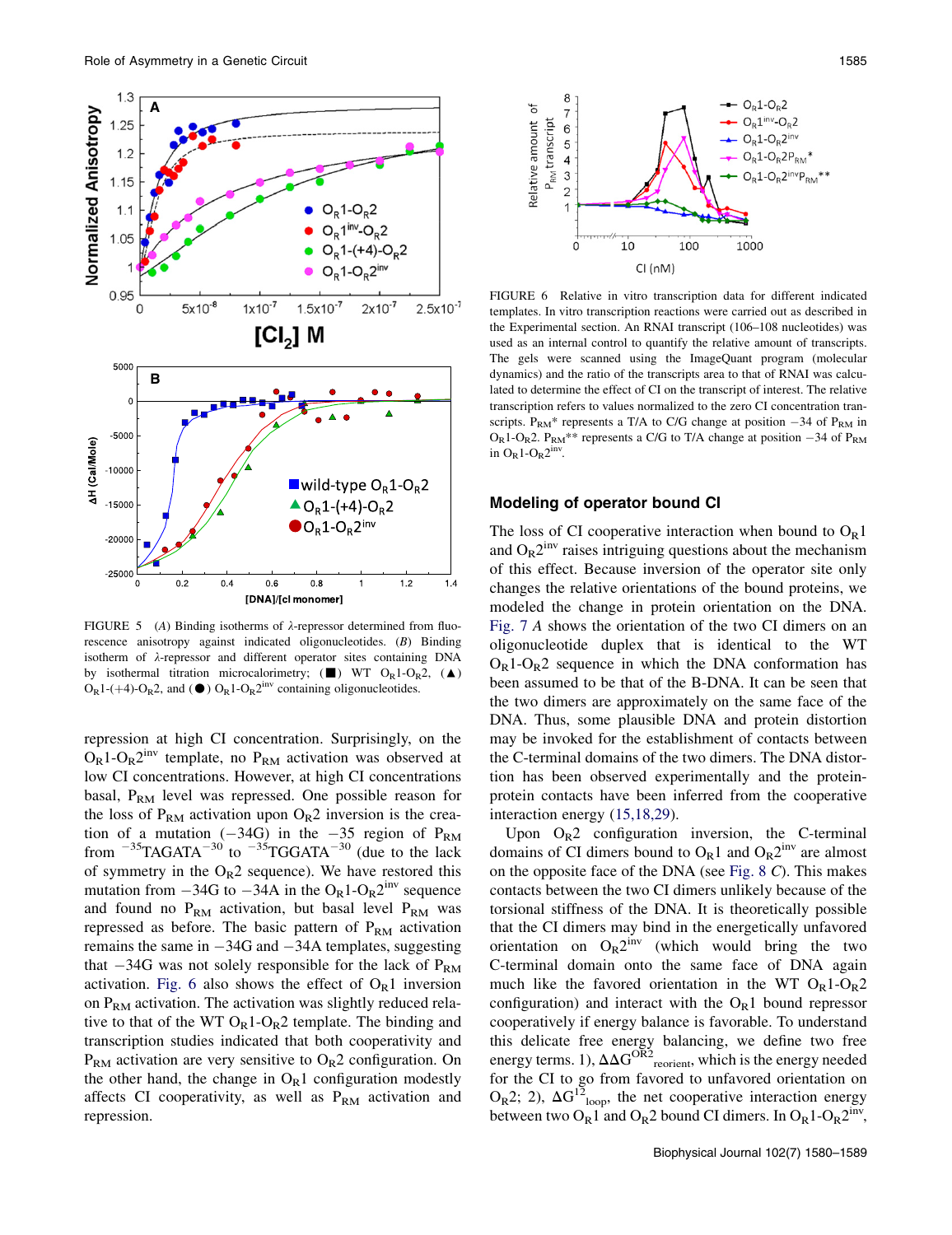

FIGURE 7 Model of two CI dimers bound to  $(A)$  WT  $O_R1-O_R2$ ; (B)  $O_R1^{inv}$ - $O_R2$ ; and (C)  $O_R1$ - $O_R2^{inv}$ . The view is from the axis of the DNA, phosphates of which are represented by orange balls. The helices are in red and the  $\beta$ -sheets are in blue.

the reorientation of the CI dimer on  $O_R2$  and cooperative contact with  $O_R1$  bound CI dimer may occur if the magnitude of the reorientation energy ( $|\Delta\Delta G^{\text{OR2}}_{\text{reorient}}|$ ) is significantly lower than the magnitude of  $\Delta G^{12}$ <sub>loop</sub>. Clearly, the situation does not occur here suggesting that  $|\Delta\Delta G^{\rm OR2}|_{\rm reorient}$  $| > |\Delta G^{12}|_{\text{loop}}|$ . How could  $O_R1$  inversion preserve the cooperative binding (Fig.  $7 B$ )? A likely possibility is that the asymmetric CI dimer that preferentially binds the operator site in one orientation (S subunit binds the C-half site), also binds the  $O_R1$  in the other orientation (i.e., S subunit binds the NC half-site), but only moderately weakly (that

is  $|\Delta\Delta G^{\text{OR1}}|$  reorient  $|\langle \Delta G^{12} \rangle|$  allow the repressor to revert back to native-like spatial orientation on  $O_R$ 1; compensating the energy loss due to reorientation by interacting with the  $O_R2$  bound CI dimer. The difference in the reorientation energies on  $O_R1$  and  $O_R2$  may stem from the sequence difference between the two sites. We thus hypothesize that this reorientation energy loss is higher for the  $O_R$ 2-bound CI dimer and cannot be compensated by  $\Delta G^{12}$ <sub>loop</sub> (see Discussion and the Supporting Material). Modest effect on cooperative binding is observed upon  $O_R1$  inversion, the magnitude of which is somewhat different in different assays. The source of this variation is not understood.

# Origin of the mutual exclusivity of the  $O<sub>B</sub>1-O<sub>B</sub>2$ and  $O_B2-O_B3$  interaction

We modeled the orientations of the CI dimers on an  $O_R1$ - $O_R$ 2- $O_R$ 3 template (Fig. 8 A). As expected, the C-terminal domains of the dimers bound to  $O_R1$  and  $O_R2$  are on the same face of the DNA making cooperative interaction possible. However, the C-terminal domains of the CI dimer bound to  $O_R$ 3 are on the opposite face of the DNA relative to the C-terminal domains of CI dimer bound at  $O_R2$ , making it impossible for  $O_R^2O_R^3$  to interact cooperatively. Absence of  $O_R2-O_R3$  cooperativity in the presence of  $O_R1$  is observed in many experimental studies. It is also known that upon deleterious mutations in  $O_R1$ , cooperative interactions between  $O_R2-O_R3$  bound dimers occur. How could this happen notwithstanding the unfavorable relative orientations of  $O_R2$  and  $O_R3$  bound dimers (Fig. 8 B)? One of



FIGURE 8 (A) Represents the  $O_R1-O_R2-O_R3$  bound to three repressor dimers in favored orientations. (B) Represents  $O_R^2-O_R^3$  bound to two repressor dimers in favored orientations. (C) Represents  $O_R 2^{inv}$ - $O_R 3$  bound to two repressor dimers. (D) Represents the distances from the Phe-235 of the L subunits to the closest end in  $O_R2^{inv}$ - $O_R3$  configuration. Yellow subunits are the L subunits.  $(E)$  Represents the distances from the Phe-235 of the L subunits to the closest end in WT  $O_R$ 2- $O_R$ 3 configuration and preferred repressor orientation.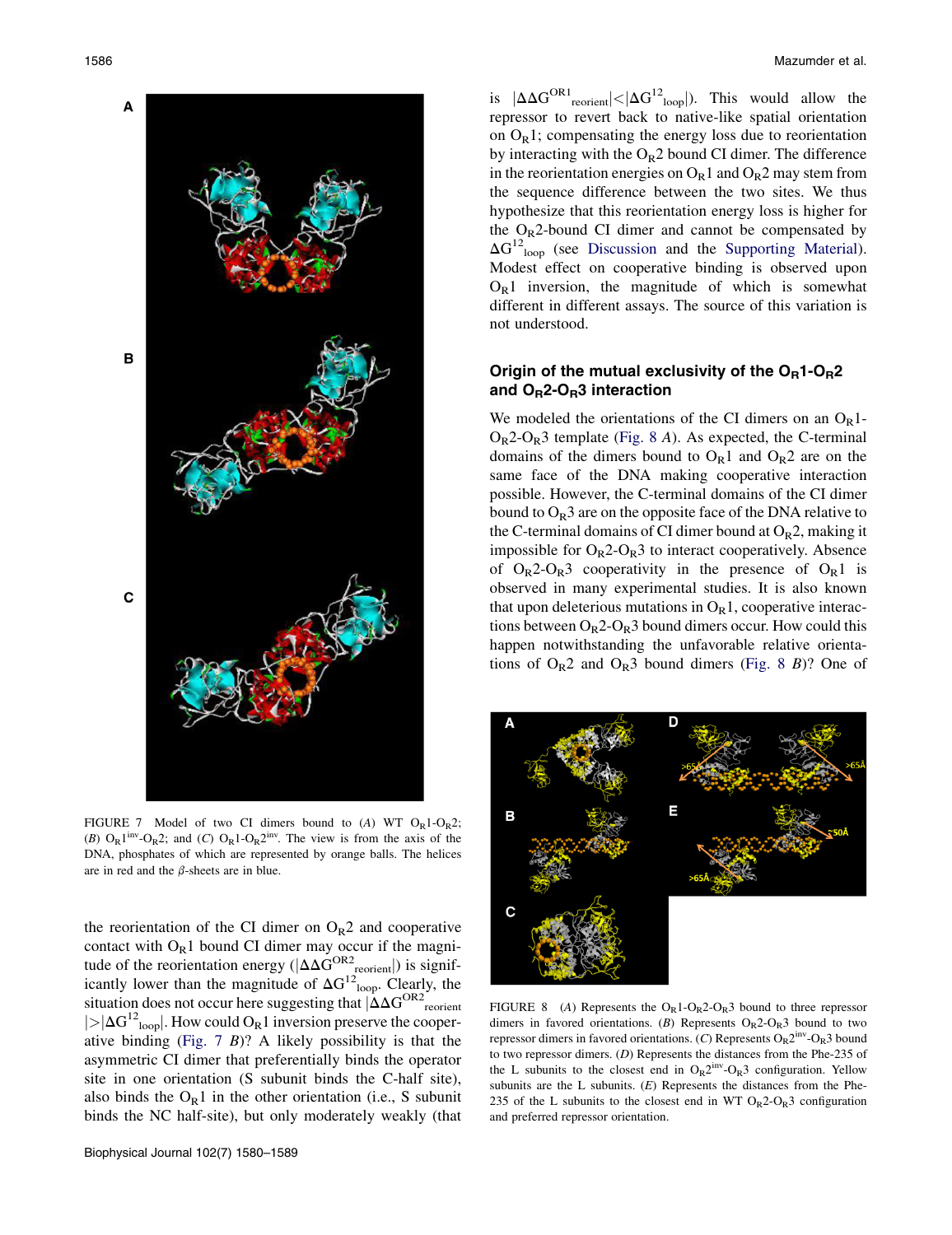the possibilities is that the CI dimer bound to  $O_R2$  reorient to the unfavorable orientation (S subunit interacting with the NC half-site) and interact with the  $O_R3$ -bound dimer. This situation is mimicked in the modeling by inverting the configuration of  $O_R2$  in the  $O_R2-O_R3$  site pair in the model (Fig. 8 C). The two C-terminal domain pairs bound to  $O_R2$ and  $O_R$ 3 now face the same side of the DNA facilitating cooperative interaction. We now define an additional free energy term,  $\Delta G^{23}$ <sub>loop</sub>, which is the cooperative interaction energy between CI dimers bound to  $O_R2$  and  $O_R3$ . Thus, if  $|\Delta\Delta G^{OR2}$ <sub>reorient</sub> $|<|\Delta G^{23}$ <sub>loop</sub>, the cooperative interaction between  $O_R2$  and  $O_R3$  can then take place after reorientation of the CI dimer on  $O_R2$  (similar to the  $O_R1^{inv}$  situation). This scenario, along with the fact that upon inversion of  $O_R2$ , the interaction between CI dimers bound at  $O_R1$  and  $O_R2$  does not occur  $(|\Delta\Delta G^{OR2}_{\text{reorient}}| > |\Delta G^{12}_{\text{loop}}|)$ , implies that  $|\Delta G^{12}|_{\text{loop}}| < |\Delta \Delta G^{\text{OR2}}|_{\text{reorient}} < |\Delta G^{23}|_{\text{loop}}|$ . At this moment, it is not clearly understood why  $\Delta G^{23}$ <sub>loop</sub> is larger than  $\Delta G^{12}$ <sub>loop</sub>. Interestingly, O<sub>R</sub>2 and O<sub>R</sub>3 are separated by six basepairs, whereas  $O_R1$  and  $O_R2$  are separated by seven basepairs. This results in better alignment and closer approach of the two dimers bound to  $O_R2$  and  $O_R3$  (in the inverted orientation) than the dimers bound to  $O_R1$  and  $O_R2$  (Fig. 7). The closer approach of the two CI dimers should allow contact with each other with less DNA and protein distortion, as well as less sacrifice in energy. This may result in increased magnitude of the  $\Delta G^{23}$ <sub>loop</sub> compared to  $\Delta G^{12}$ <sub>loop</sub> (see the Supporting Material). It should be noted that  $\Delta G^{23}$  loop referred to here as the intrinsic cooperative interaction energy for the  $O_R2$ - and  $O_R3$ -bound dimers, and thus the actual measured energy should be less by the  $\Delta\Delta G^{\rm OR2}$ <sub>reorient</sub> energy.

If the orientations of the  $O_R2$ -bound repressor are indeed different for  $O_R$ 1- $O_R$ 2 and  $O_R$ 2- $O_R$ 3 cooperativity, it may be reflected in the measured FRET distances. Fig. 8, D and E, show the distances between the Phe-235 in the L subunit and the modeled position of the end-labeled fluorescence probe. In the orientation where both the  $O_R2$ - and  $O_R3$ -bound repressor dimers are in the crystal-like orientation (S subunit interacting with the C half-site), the Phe-235 of L subunit in the  $O_R2$  bound repressor dimer is ~50 A from the modeled position of the end-labeled fluorescence probe. Conversely, in the reoriented position  $(O_R 2-O_R 3)$ -bound dimers on the same face of the DNA and S subunit of the  $O_R2$ -bound dimer interacting with NC half-site), Phe-235 of both the L subunits are beyond  $65 \text{ Å}$  from the end-labeled probes (Fig.  $8$ ,  $D$  and  $E$ ).

Figs. 9, A and B, show FRET from both  $5'$  and  $3'$  ends of an  $O_R^2O_R^3$  containing oligonucleotide to acrylodanlabeled F235C CI; no significant energy transfer was seen from either DNA ends. This is consistent with the fact that the N-terminal domains of L subunits are facing the central portion of the DNA duplex, away from the ends (Fig. 8 D). This result suggests that  $O_R2$ -bound repressor in the  $O_R$ 1- $O_R$ 2-bound tetramer must reorient (after dissociating



FIGURE 9 FRET shown between acrylodan-labeled Phe-235-Cys repressor complexed with and one-end eosine labeled 42 basepair oligonucleotide duplex containing  $O_R2-O_R3$  sequence in the ratio of 4 (monomer):1(duplex). Figure shows the excitation spectra of eosine- $O_R2$ - $O_R$ 3/acrylodan-Phe-235-Cys-repressor complex (solid line) and eosin- $O_R$ 2- $O_R$ 3/Phe-235-Cys repressor complex (*broken line*); (*A*) eosine label nearer to the  $O_R2$  site; (B) eosine label nearer to the  $O_R3$  site.

and reassociating) before it is capable of interacting with  $O_R$ 3-bound repressor dimer. Thus, it appears that the mutual exclusive nature of  $O_R1-O_R2$  cooperativity and  $O_R2-O_R3$ cooperativity originates in the orientation properties of repressor dimers bound to different operator sites. This fine modulation is dependent on the asymmetric nature of the repressor dimer and correct separation of the operator sites.

#### **DISCUSSION**

Gene regulation, particularly in higher organisms, is carried out by networks of many layers of protein-protein and protein-nucleic acid interactions. Most gene regulatory networks are not simple two-state but multistate switches. How the multistate switches are created from combinations of macromolecular interactions is not well understood. The lysis-lysogeny switch of bacteriophage  $\lambda$  is a simple gene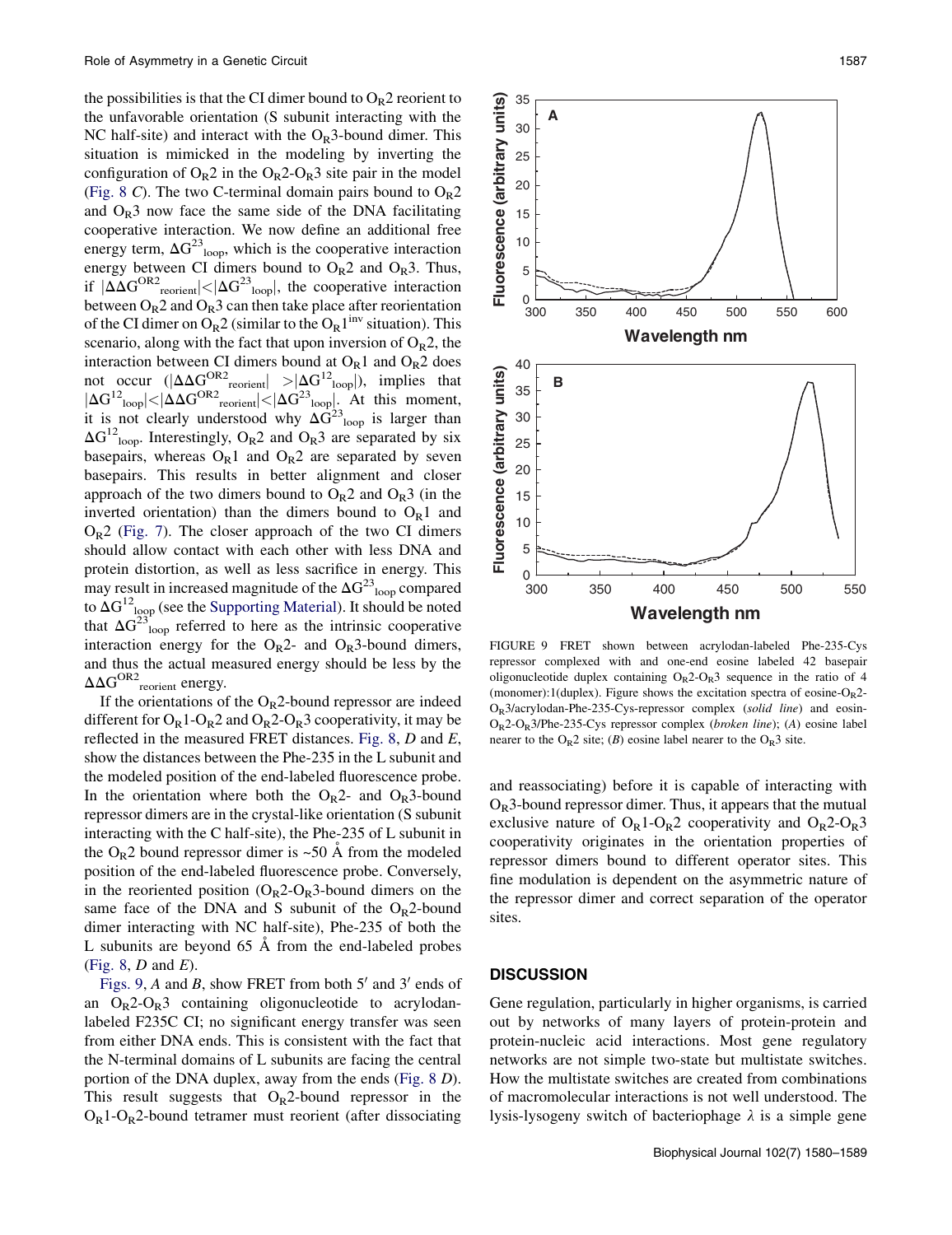regulatory network that can be used to understand how multistate switching systems are created. In this study, we focused on a part of this multistate switch that balances stability of the lysogenic state with the ease of induction. This balancing act is accomplished by maintaining the CI concentrations in a narrow range in a single lysogenic cell, which is sufficient to suppress the spontaneous induction without significantly impairing the ease of inducing of the prophage when required.

The CI concentration regulation is accomplished by a CI octamer liganded state in which only one promoter,  $P_{RM}$  is active. The octamer liganded state is required for the establishment of stable lysogeny and is sufficient for the repression of the  $\lambda$  lytic promoters. However, without activation of  $P_{RM}$  and synthesis of more CI protein, the induction threshold is low. On the other hand, unregulated expression from  $P_{RM}$  causes induction threshold to become too high, causing impairment of induction. Thus,  $O_R$ 3 probably evolved to generate negative autoregulation to maintain the CI concentration with a narrow range within a lysogenic cell. However, the CI bound  $O_R$ 3 must not interact with CI bound  $O_R2$  as this would cause instability to the octamer liganded state. We have shown that this mutual exclusivity of CI cooperative binding at  $O_R1-O_R2$  or  $O_R2-O_R3$  is achieved by balancing the protein-protein interaction and reorientation energies (on the operator site), which depends on CI interactions.

How CI orientation dictates the rules of protein-protein interactions may be understood from a more detailed thermodynamic analysis. The relationship of orientation with net protein-protein interaction energy is given by Eq. (1):

$$
\Delta G_{loop} = \Delta G_{int} + \Delta G_{prox} + \Delta G_{dis}, \qquad (1)
$$

where  $\Delta G_{\text{int}}$  is the interaction energy of two isolated protein molecules in solution while remaining bound to isolated binding sites;  $\Delta G_{dis}$  is the free-energy cost of bringing the undistorted complex to the distorted complex present in the loop; and  $\Delta G_{prox}$  is the free energy cost due to loss of translational and rotational entropy in a prior step when two isolated molecules interact in solution. The derivations are given in Annexure II of the Supporting Material. From these terms,  $\Delta G_{dis}$  is strongly orientation dependent making  $\Delta G_{\text{loop}}$  strongly orientation dependent as well. Unless the interaction patches are oriented toward the same face of the DNA,  $\Delta G_{dis}$  will be prohibitively high, preventing  $\Delta G_{loop}$  from becoming negative (favorable).

Asymmetry of CI dimer in a dimeric structure causes the C-terminal domains to tilt from the symmetry axis of the N-terminal domains (Fig. S4). In addition, nonequivalence of the two CI monomers along with nonequivalence of the two half-sites within the operator sites creates a free energy difference between the two orientations of the repressor on the operator sites. These structural features, along with the preference for proteins being on the same face of the DNA for cooperative interactions to occur (due to torsional stiffness of DNA) create a situation in which the C-terminal domains of CI bound to  $O_R1$  and  $O_R2$  are on the same face of DNA, whereas the C-terminal domain of CI bound to  $O_R$ 3 is almost on the other face. This spatial orientation forms the basis of the crucial rule that CI bound to  $O_R$ 3 cannot interact with the  $O_R1-O_R2$  bound tetramer, thus creating a stable tetrameric and consequently higher order octameric state.

In conclusion, bacteriophage  $\lambda$  has evolved a unique structural solution to create a genetic circuit that balances two mutually exclusive developmental outcomes. As we analyze more complex genetic regulatory circuits, we may encounter structural solutions that are hitherto unknown. Such structural solutions may shed new light on how novel functions arose in respect to gene regulatory networks.

### SUPPORTING MATERIAL

Annexure I, Annexure II, Materials and Methods, References, and four figures are available at http://www.biophysj.org/biophysj/supplemental/ S0006-3495(12)00169-5.

We acknowledge the Department of Science and Technology, Government of India, for JC Bose Fellowship to S.R., Council of Scientific and Industrial Research for funding the work and fellowship to A.M. This work was also supported by the Intramural Research Program of the National Institutes of Health, the National Cancer Institute, and the Center for Cancer Research.

### REFERENCES

- 1. Elowitz, M. B., and S. Leibler. 2000. A synthetic oscillatory network of transcriptional regulators. Nature. 403:335–338.
- 2. Gardner, T. S., C. R. Cantor, and J. J. Collins. 2000. Construction of a genetic toggle switch in Escherichia coli. Nature. 403:339–342.
- 3. Ptashne, M., and A. Gann. 1998. Imposing specificity by localization: mechanism and evolvability. Curr. Biol. 8:R812–R822.
- 4. Ptashne, M. 2005. Regulation of transcription: from lambda to eukaryotes. Trends Biochem. Sci. 30:275–279.
- 5. Dodd, I. B., K. E. Shearwin, ..., J. B. Egan. 2004. Cooperativity in long-range gene regulation by the lambda CI repressor. Genes Dev. 18:344–354.
- 6. Ptashne, M. 1992. A Genetic Switch. Cell Press and Blackwell Scientific, Cambridge, MA.
- 7. Court, D. L., A. B. Oppenheim, and S. L. Adhya. 2007. A new look at bacteriophage lambda genetic networks. J. Bacteriol. 189:298–304.
- 8. Stayrook, S., P. Jaru-Ampornpan, ..., M. Lewis. 2008. Crystal structure of the lambda repressor and a model for pairwise cooperative operator binding. Nature. 452:1022–1025.
- 9. Bandyopadhyay, S., S. Deb, ., S. Roy. 2002. Half-of-the-sites reactivity of F235C lambda-repressor: implications for the structure of the whole repressor. Protein Eng. 15:393–401.
- 10. Banik, U., R. Saha, ., S. Roy. 1992. Multiphasic denaturation of the lambda repressor by urea and its implications for the repressor structure. Eur. J. Biochem. 206:15–21.
- 11. Saha, R., U. Banik, ..., S. Roy. 1992. An operator-induced conformational change in the C-terminal domain of the lambda repressor. J. Biol. Chem. 267:5862–5867.
- 12. Chatterjee, S., Y. N. Zhou, ..., S. Adhya. 1997. Interaction of Gal repressor with inducer and operator: induction of gal transcription from repressor-bound DNA. Proc. Natl. Acad. Sci. USA. 94:2957– 2962.